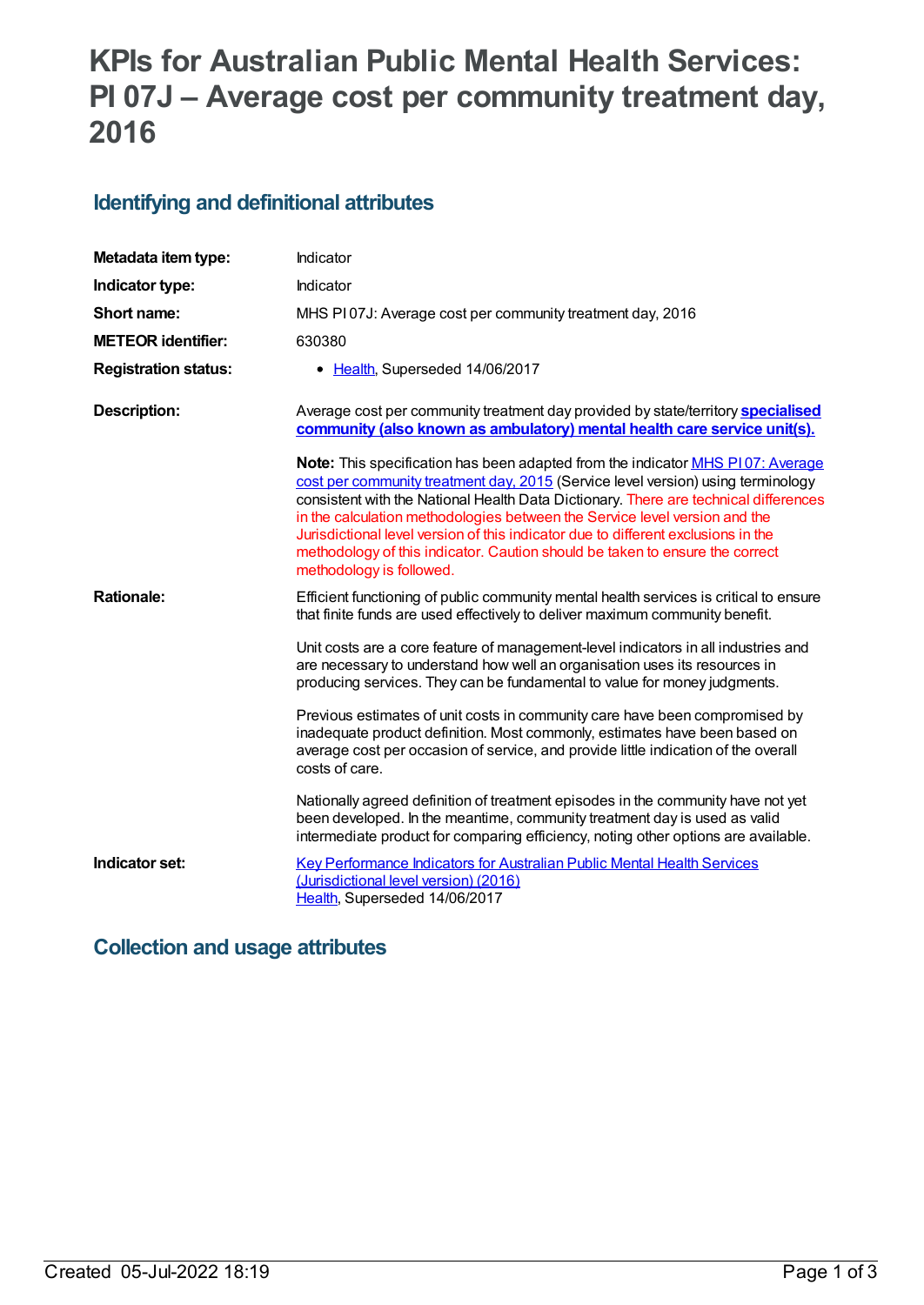| <b>Computation description:</b> | Coverage/Scope:                                                                                                                                                                                                                                                                                                                                                                                                                                                                                                                                                                                                         |
|---------------------------------|-------------------------------------------------------------------------------------------------------------------------------------------------------------------------------------------------------------------------------------------------------------------------------------------------------------------------------------------------------------------------------------------------------------------------------------------------------------------------------------------------------------------------------------------------------------------------------------------------------------------------|
|                                 | State/territory specialised community mental health care service unit(s) in scope for<br>reporting as defined by the Mental Health Establishments National Minimum Data<br>Set (NMDS) (expenditure data).                                                                                                                                                                                                                                                                                                                                                                                                               |
|                                 | State/territory specialised community mental health care service unit(s) in scope for<br>reporting as defined by the Community Mental Health Care National Minimum Data<br>Set (treatment days data).                                                                                                                                                                                                                                                                                                                                                                                                                   |
|                                 | The following expenditure of community mental health care service units are<br>excluded:                                                                                                                                                                                                                                                                                                                                                                                                                                                                                                                                |
|                                 | • A share of expenditure associated with delivery of care to non-uniquely<br>identified consumers.                                                                                                                                                                                                                                                                                                                                                                                                                                                                                                                      |
|                                 | The following activity of community mental health care services are excluded:                                                                                                                                                                                                                                                                                                                                                                                                                                                                                                                                           |
|                                 | • All activity associated with non-uniquely identified consumers.                                                                                                                                                                                                                                                                                                                                                                                                                                                                                                                                                       |
|                                 | Methodology:                                                                                                                                                                                                                                                                                                                                                                                                                                                                                                                                                                                                            |
|                                 | • Reference period for 2016 performance reporting: 2013-14<br>• Recurrent costs include costs directly attributable to the community mental<br>health care treatment day plus a proportional share of overhead costs. Cost<br>data for this indicator is based on gross recurrent expenditure as compiled by<br>state/territory data providers according to the specifications of the Mental<br>Health Establishments NMDS. As such, it is subject to the concepts,<br>definitions and costing methodology developed for the NMDS.<br>• Expenditure is adjusted for the proportion of non-uniquely identifiable people. |
| <b>Computation:</b>             | Numerator + Denominator                                                                                                                                                                                                                                                                                                                                                                                                                                                                                                                                                                                                 |
| <b>Numerator:</b>               | Total state/territory recurrent expenditure on ambulatory mental health care services<br>within the reference period.                                                                                                                                                                                                                                                                                                                                                                                                                                                                                                   |
| <b>Numerator data elements:</b> | Data Element / Data Set-                                                                                                                                                                                                                                                                                                                                                                                                                                                                                                                                                                                                |
|                                 |                                                                                                                                                                                                                                                                                                                                                                                                                                                                                                                                                                                                                         |
|                                 | Data Element                                                                                                                                                                                                                                                                                                                                                                                                                                                                                                                                                                                                            |
|                                 | Total apportioned expenditure at Ambulatory service unit level (adjusted)                                                                                                                                                                                                                                                                                                                                                                                                                                                                                                                                               |
|                                 | <b>NMDS/DSS</b>                                                                                                                                                                                                                                                                                                                                                                                                                                                                                                                                                                                                         |
|                                 | (derived from) Mental Health Establishments NMDS 2013-14                                                                                                                                                                                                                                                                                                                                                                                                                                                                                                                                                                |
| Denominator:                    | Total number of community mental health care treatment days provided by<br>state/territory ambulatory mental health care services within the reference period.                                                                                                                                                                                                                                                                                                                                                                                                                                                          |
| Denominator data                | Data Element / Data Set-                                                                                                                                                                                                                                                                                                                                                                                                                                                                                                                                                                                                |
| elements:                       | Data Element                                                                                                                                                                                                                                                                                                                                                                                                                                                                                                                                                                                                            |
|                                 | Specialised mental health service—number of community mental health<br>care treatment days                                                                                                                                                                                                                                                                                                                                                                                                                                                                                                                              |
|                                 | <b>NMDS/DSS</b>                                                                                                                                                                                                                                                                                                                                                                                                                                                                                                                                                                                                         |
|                                 | (derived from) Community Mental Health Care NMDS 2013-14                                                                                                                                                                                                                                                                                                                                                                                                                                                                                                                                                                |
|                                 | Data Element / Data Set                                                                                                                                                                                                                                                                                                                                                                                                                                                                                                                                                                                                 |
|                                 | Person-unique identifier used indicator, yes/no code N                                                                                                                                                                                                                                                                                                                                                                                                                                                                                                                                                                  |
|                                 | NMDS / DSS                                                                                                                                                                                                                                                                                                                                                                                                                                                                                                                                                                                                              |